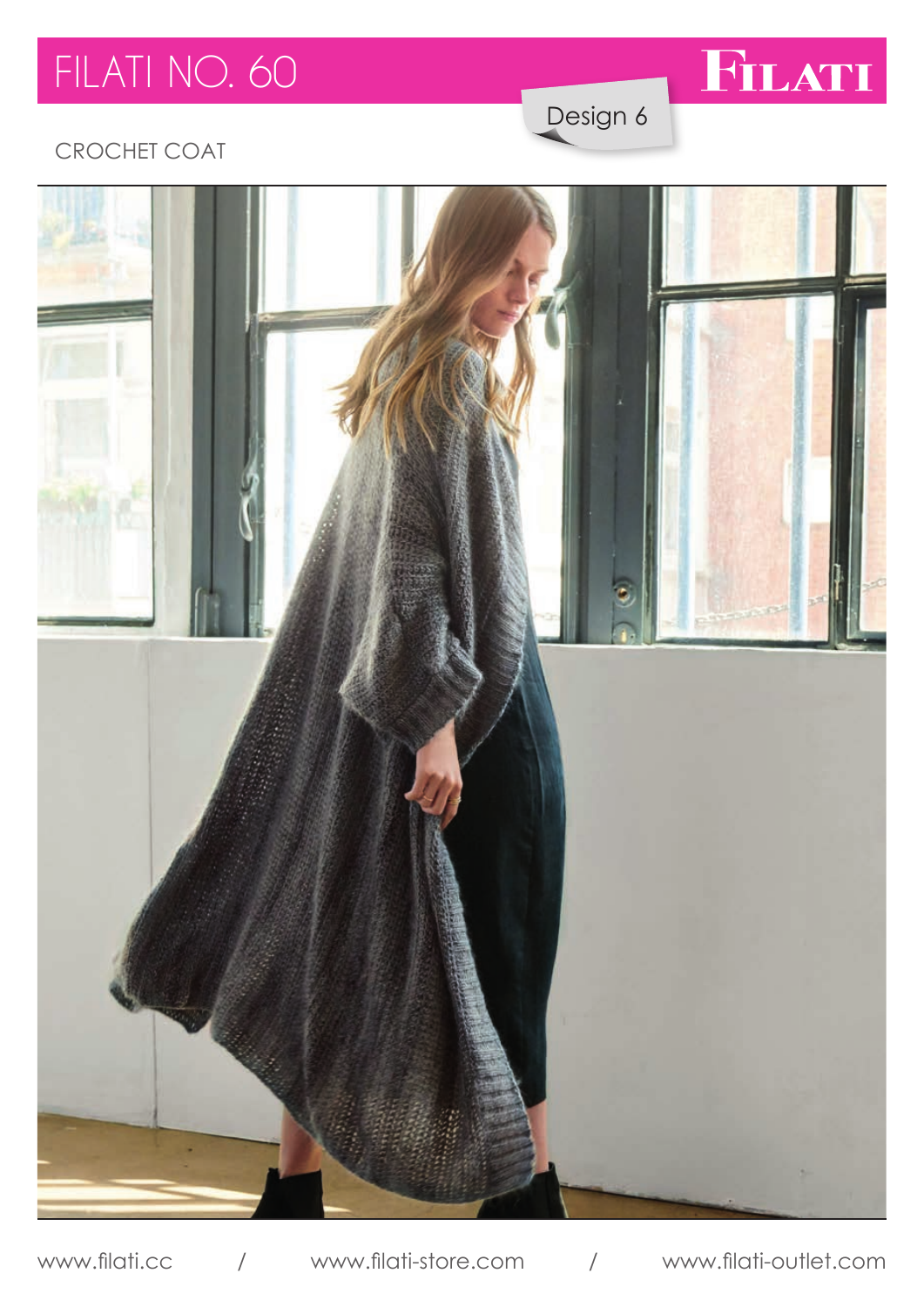## $FII$  ATI NO. 60

#### CROCHET COAT

Design 6

**Size** 36 – 40 (42 – 46, 48/50) Instructions are given for first size. Figures in parenthesis refer to larger sizes. When only one figure is given, it applies to all sizes.

**Materials: 550 (550, 600) g** of Lana Grossa **Lace Seta Mulberry**  (35% Mulberry silk, 35% baby Alpaca, 30% extrafine Merino wool; 175 m/50 g) in Grey **(col 14)** and **200 (200, 250) g** of Lana Grossa **Silkhair Haze Dégradé** (70% superkid mohair, 30% silk; 400 m/50 g) in Grey/Charcoal **(col 1108)**. Size 5 and 7 mm crochet hook; size 4.5 mm circular needles, 60 and 100 cm long.

**Note:** Work with 1 strand of each yarn held tog throughout.

**Rib patt:** K2, p2.

**Pattern:** Work single crochet back loop only (sc blo). Begin each row with ch 2 (counts as sc), work last sc in top of beg ch-2.

**Increase (inc):** 2 sc in next st.

**Decrease (dec):** Sc2tog in next 2 sts.

**Increasing multiple sts:** Chain the number of sts given in instructions. Work sc across chain.

**Decreasing multiple sts:** At beg of row, skip the number of sts given in pattern and work ch instead; at end of row, leave the number of sts given in pattern unworked.

**Gauge:** 12 sc and 12.5 rows = 10 x 10 cm with size 7 mm hook and 2 strands held tog.

**Back:** Worked side to side, beginning at left sleeve. Arrow on schematic shows direction of work. With size 7 mm hook and 1 strand of each yarn held tog, ch 28 (30, 31). Row 1: Ch 2 (counts as sc), sc in 3rd ch from hook and each ch across = 29 (31, 32) sc. Work in patt (sc blo) and work incs at each edge as foll: Inc 1 st at right edge on next row, then every alt row 7 times, then inc 68 sts 1 time. At same time, inc 1 st at left edge on next row, then every 5th row 7 times = 113 (115, 116) sc after all incs have been worentiled work even until a total of 39 (41, 43) rows has been worked from beg and piece meas 31 (33, 35) cm. Inc 22 sts at left edge for collar = 135 (137, 138) sc. Work even for 30 rows = 24 cm and beg of right shoulder has been reached. Cont in patt for right half of back and right sleeve, reverse all shaping, that is: Work decs in place of incs. Fasten off.

Left front: Worked side to side, beginning at sleeve. Arrow on schematic shows direction of work. With size 7 mm hook and 1 strand of each yarn held tog, ch 28 (30, 31). Row 1: Ch 2 (counts as sc), sc in 3rd ch from hook and each ch across = 29 (31, 32) sc. Work in patt (sc blo) and work incs at each edge as foll: Inc 1 st at left edge on next row, then every alt row 7 times, then inc 68 sts 1 time. At same time, inc 1 st at right edge on next row, then every 5th row 7 times = 113 (115, 116) sc after all incs have been worked. Work even until a total of 39 (41, 43) rows has been worked from beg and piece meas 31 (33, 35) cm. Inc 22 sts at right edge for collar = 135 (137, 138) sc. Work even for 30 rows = 24 cm Fasten off. **Right front:** Work same as left front, reversing all shaping.

**Finishing:** Pin pieces to measurements and block. Sew shoulder and collar seams. Front and neckband: With size 5 mm hook and 1 strand of each yarn held tog, sc around entire edge of coat, 3 sc in each corner. Fasten off. \*\* With longer size 4.5 mm circular needle, 1 strand of each yarn held tog and RS facing, pick up and k 176 (180, 184) sts evenly in sc row along right front and collar edge. Next row (WS): Selvage st, \* p2, k2; rep from \* to last 3 sts, p2, selvage st. Work in rib patt as established until band meas 6 cm from pick-up row. Bind off all sts in rib. Rep from \*\* along left front and collar edge. Sleeve cuffs: With size 5 mm hook and 1 strand of each yarn held tog, sc along bottom edge of sleeve. Fasten off. With shorter size 4.5 mm circular needle, 1 strand of each yarn held tog and RS facing, pick up and k 74 (78, 82) sts evenly in sc row. Next row (WS): Selvage st, p1, \* k2, p2; rep from \* to last 4 sts, k2, p1, selvage st. Work in rib patt as established until cuff meas 5 cm from pick-up row. Bind off all sts in rib. Sew side and sleeve seams.

**FILATI** 



www.filati.cc / www.filati-store.com / www.filati-outlet.com